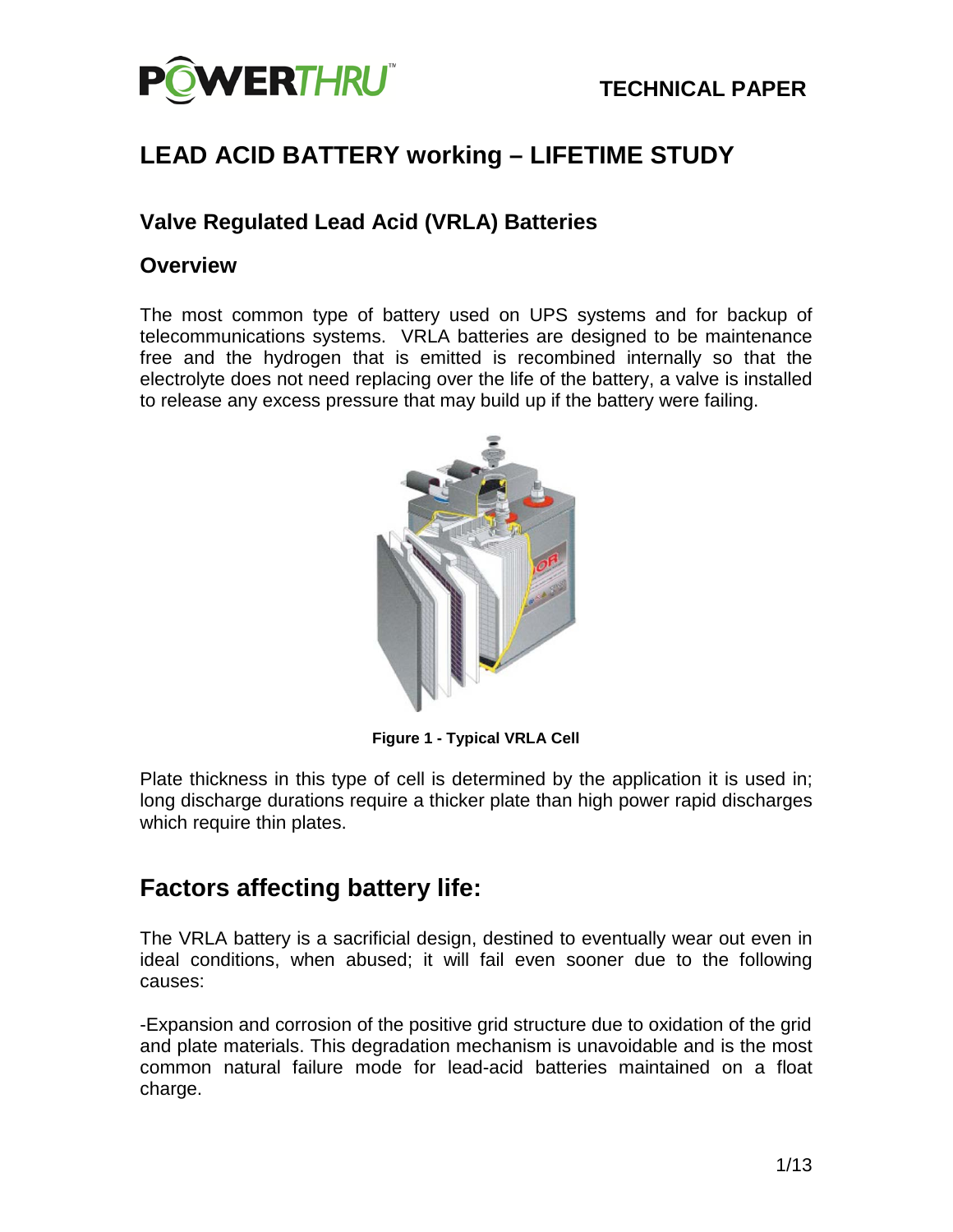

-Loss of active material from the positive plate.

-Loss of capacity due to physical changes in the active material of the positive plate.

- Design life. VRLA batteries are typically available with a design life ranging from 3 to 10 years. Longer life batteries generally cost more due to increased plate thickness or more costly materials.

- Temperature. Elevated temperatures reduce battery life. An increase of 8.3°C (15°F) can reduce lead-acid battery life by 50% or more.

- Cycle service. Discharge cycles reduce life. Lead calcium batteries can be rated for as few as 50 deep discharge cycles. Many lifetime calculations for UPS systems are based on 1 to 2 Deep discharges per year. (Deep discharge is anything greater than 25% capacity)



**Figure 2 - Lifetime Curves (Cycles)**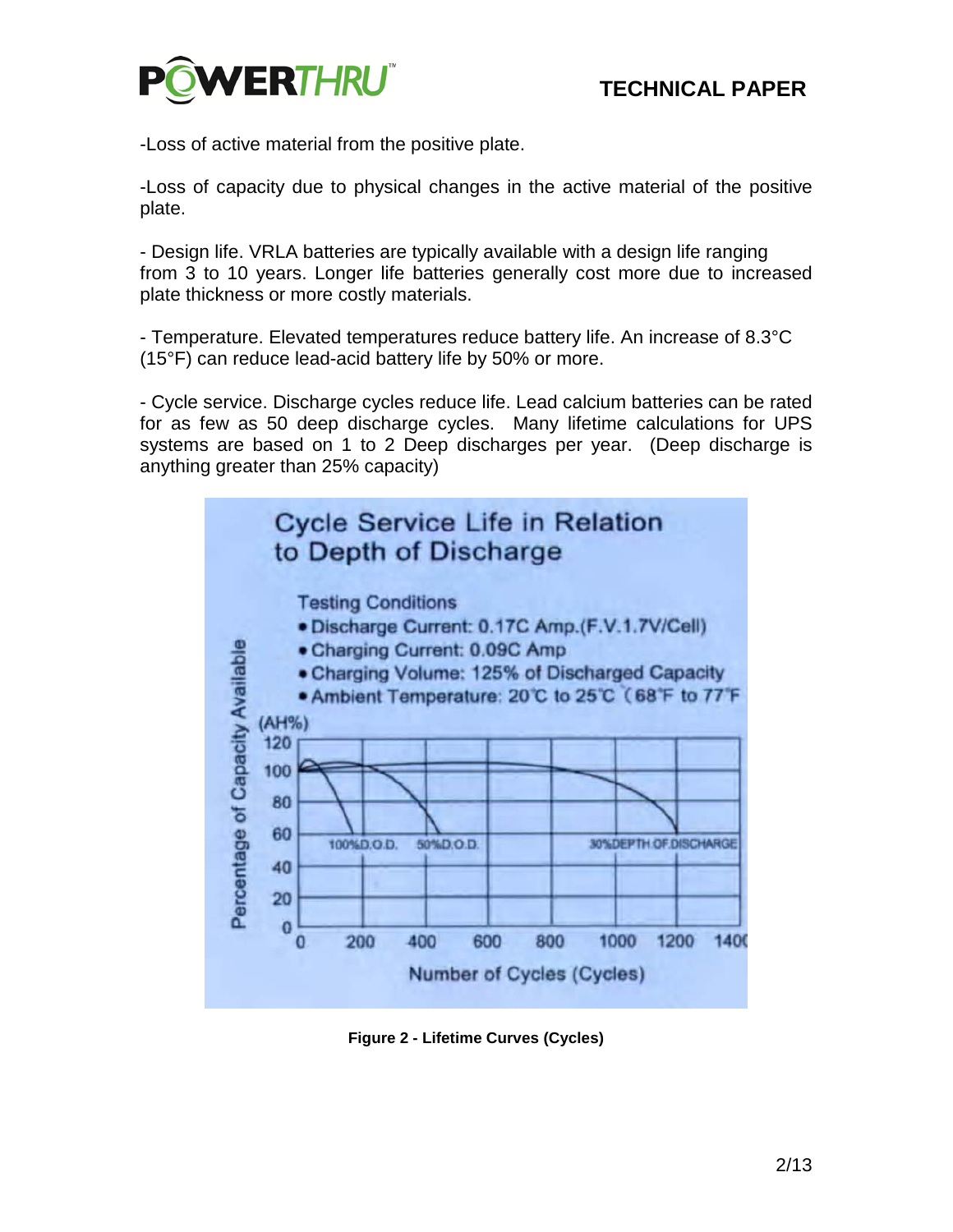

- Overcharging. Excessively high float voltages cause a higher positive plate corrosion rate. Overcharging also causes excessive gassing. Recharging after a discharge must be controlled to 10% of the discharge current to prevent damage to the cells.

- Undercharging. A low float voltage reduces capacity because of self-discharge. Undercharging can also result in sulfation, which can damage the plates.

- DC ripple current. Excessive DC ripple current might contribute to battery aging. VRLA batteries are considered to be extremely susceptible to ripple current since it can lead to cell heating and will accelerate the degradation of cells which are at risk from thermal runaway.

- Manufacturing variations. Lot-to-lot processing variations can shorten battery life because the float voltage of each individual cell is not controlled and it is unlikely that they will all be at their optimum value.

- Improper storage. Storing wet cells beyond the manufacturer's recommended duration promotes sulfation, and decreases cell capacity and life.

- Misapplications. Batteries are commonly designed for a specific use. If the battery is not designed for a given application, it might not meet its life or performance expectations.

### **End of Life**

If properly designed, built, and maintained, a battery can provide many years of reliable service. A new battery might not initially provide 100% capacity. The capacity typically improves over the first few years of service, reaches a peak, and declines until the battery reaches its end of life. **A reduction to 80% of the rated capacity is usually defined as the end of life for a lead-acid battery.** Below 80%, the rate of battery deterioration accelerates, and it is more prone to sudden failure resulting from a mechanical shock (such as a seismic event) or a high discharge rate. Note that even under ideal conditions, a battery is expected to eventually wear out.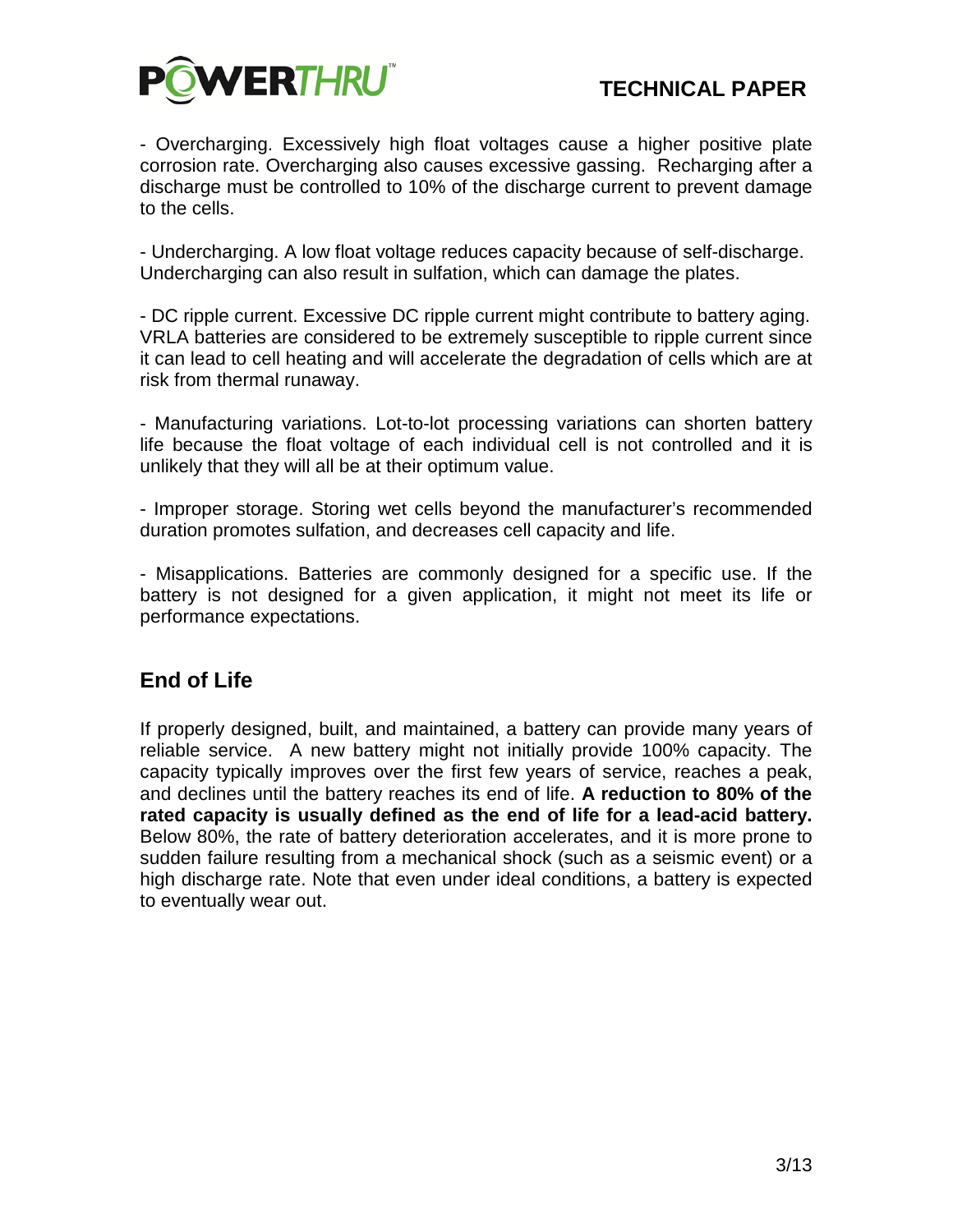

### **Battery Failure Modes in Detail**

- Temperature Effects:

Anticipated battery life is specified by the manufacturer for batteries installed in an environment at or near the reference temperature of 25°C (77°F). Above this temperature, battery life is reduced. The chief aging mechanism is accelerated corrosion of the positive plates, grid structure, and strap, which increases exponentially as a function of temperature.

#### - Rule of Thumb:

A general rule of thumb for a vented lead-acid battery is that the battery life is halved for every 15°F (8.3°C) above 77°F (25°C). Thus, a battery rated for 5 years of operation under ideal conditions at 77°F (25°C) might only last 2.5 years at 95°F (35°C).



**Figure 3 - Lifetime Curves (Temperature)**

#### - Discharge Cycles

Battery failure rates, as defined by a loss of capacity and the corrosion of the positive plates, increase with the number of discharge cycles and the depth of discharge. **Lead-acid batteries having lead calcium grid structures are particularly susceptible to aging due to repeated cycling.** A deep discharge cycle is defined as any discharge over 80% of the rated capacity. Most manufacturers provide warranties based on the number of discharge cycles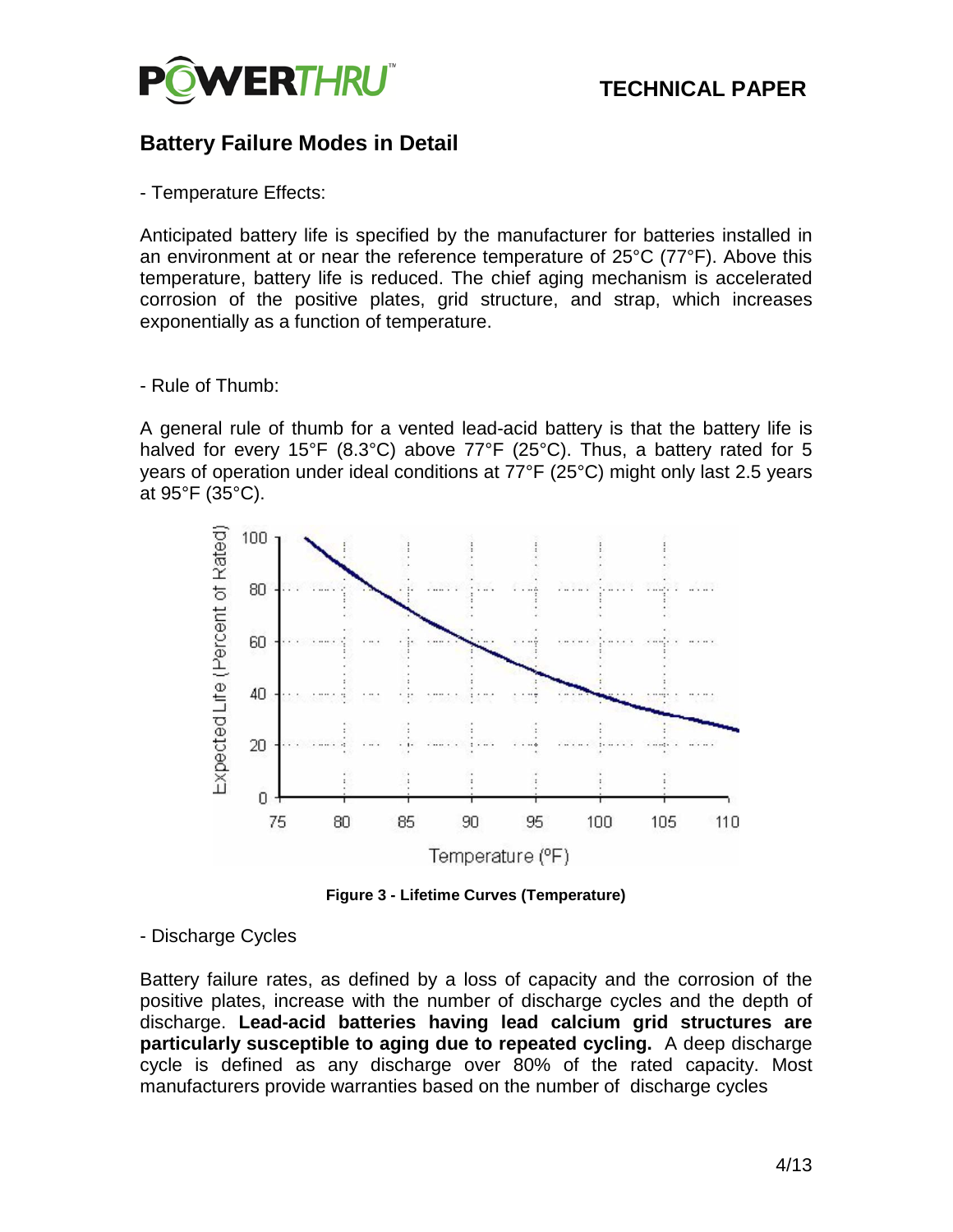

#### - Overcharging:

Occasional charging at higher voltages, such as an equalizing charge, can benefit the battery by removing plate sulfation and refreshing the plates. However, habitual overcharging damages the plates. The chart below highlights how charging at the wrong float voltage can drastically increase corrosion.



**Figure 4 - Lifetime Curves (Float Voltage)**

- Undercharging:

Batteries lose capacity because of self-discharge if they are consistently undercharged. An undercharge condition is indicated by a low specific gravity, low cell voltage, or lighter color on the plates. An undercharged battery might not be at full capacity and can become permanently damaged from sulfation. Chronic undercharging results in a harmful buildup of lead sulfate on the plates, called sulfation. Lead sulfate formed as a result of undercharging is inherently different in structure from lead sulfate formed during normal cell discharge. The lead sulfate formed during normal discharge has a very fine crystalline structure that is easily broken down by charging current. The lead sulfate crystals formed as a result of undercharging continue to grow and eventually reach a size that cannot be easily broken down by charge current. Additionally, the lead sulfate crystals physically occupy more space than the original active material. An excessive buildup of lead sulfate can make the plates warp or buckle.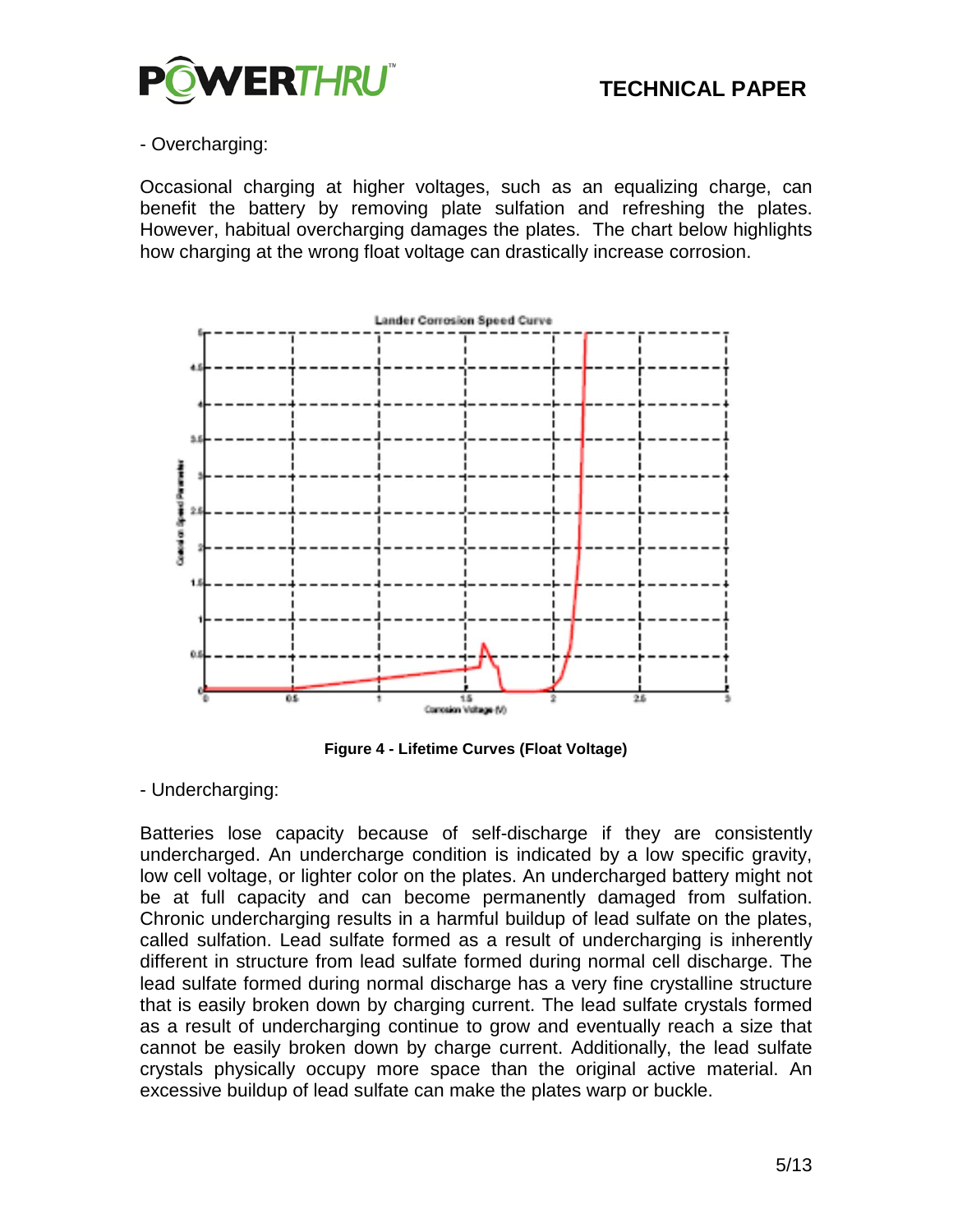

#### - Overdischarge:

Hydration occurs in a lead-acid battery that is overdischarged and not promptly recharged, or a battery that remains in a discharged condition for an extended time (such as might occur during long-term storage). Hydration results when the lead and lead compounds of the plates dissolve in the water of a discharged cell and form lead hydrate, which is deposited on the separators. When the cell is recharged, multiple internal short circuits occur between the positive and negative plates. Once hydration is evident, the cell is permanently damaged. Hydration is not visible in VRLA cells because the containers are opaque.

The chart below illustrates actual cell voltage taken from an aging UPS string:



The benefits of maintaining the float voltage at an optimum level for the batteries are well understood however, it is no always achievable in the field, for example, replacement cells for failed cells will be of a different age than the remaining cells. This will contribute to float voltage variations, but cannot be

avoided because replacement cells are required. Usually, replacing the entire battery just because a few cells failed is not acceptable from a budget perspective. As more cells are replaced each year, the chances of having equal float characteristics across the battery become less and less, the chart. shows an extreme case of float voltage variations; notice that some cells are below the desired charging voltage while other cells are overcharged to the point of extreme gassing, none of the cells are operated at the manufacturer's recommended float voltage of 2.25 V per cell.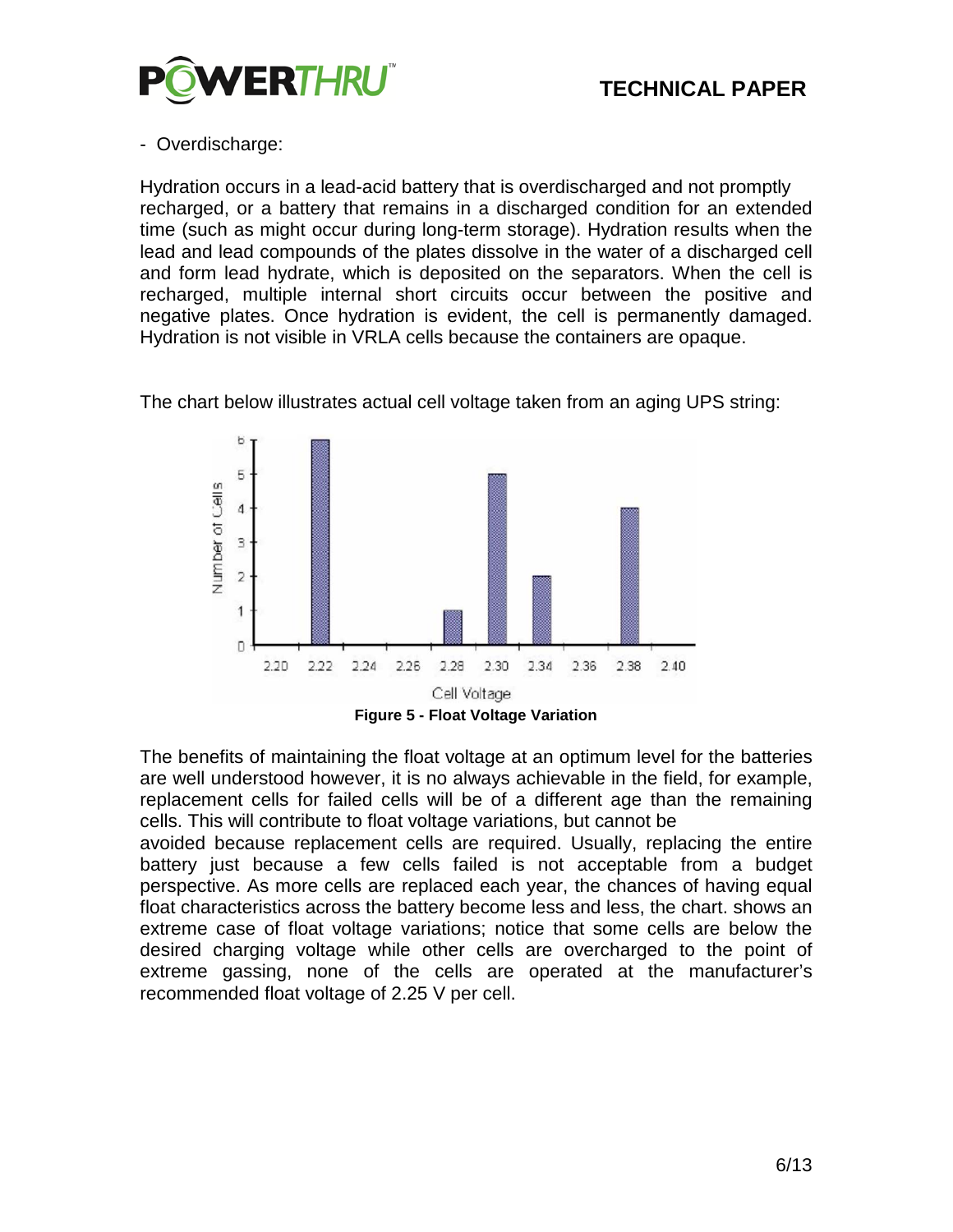

The chart below outlines the reason for failures in the most common forms of batteries:

|                         | <b>Flooded</b> | <b>VRLA</b> | <b>MBC</b> |
|-------------------------|----------------|-------------|------------|
| Grid corrosion          | 86%            | 59%         | 59%        |
| Cell short              | 10%            | $< 1\%$     | < 1%       |
| Leakage                 | 1%             | 2%          | 1%         |
| Block Interconnect open | 3%             | 3%          | 1%         |
| Cell Interconnect open  | < 1%           | 1%          | 2%         |
| Dry Out*                | < 1%           | 33%         | 36%        |
| Interconnect overheat   | < 1%           | < 1%        | < 1%       |
| Thermal runaway         | < 1%           | 1%          | 1%         |
| Cell reversal           | < 1%           | 1%          | < 1%       |
| Failure Mode (Primary)  | Shorted        | Open        | Open       |

#### **Figure 6 - Causes of Failure**

Many VRLA batteries are installed throughout the world and the industry is beginning to

acknowledge that a 20 year VRLA battery life is unlikely to realize. Recent industry experience indicates that a 4 to 7 year VRLA battery life is more likely, regardless of cell size or warranty claims. In one study of almost 25,000 VRLA cells from 9 different manufacturers, the failure rates ranged from 27% to 86%, depending on the manufacturer. These cells were only 3 to 7 years old. The average failure rate was 64% for the entire tested population. This study concluded that the failures were generic and appeared to be independent of size or manufacturer over a range from 25 to 1,000 ampere-hours.

A European study of over 1,000 installations, of various system voltages and cell capacities, containing about 35,000 cells concluded that VRLA batteries require replacement after 5 to 8 years of operation. The shorter lifetime (5 years) was associated with batteries operating at 110 V or higher system voltages. The longer lifetime (up to 8 years) was applicable to better quality batteries and those of lower system voltages. Absorbed Glass Matt-type cells demonstrated a higher failure rate than did gel-type cells. No single or systematic factor was determined to cause this short lifetime. Representatives of a major battery company recently provided an update regarding VRLA cells' expected life. Four different VRLA cells were tested, including three different AGM types and one gel-type. It was concluded that 20-year class AGM cells actually have an expected life of 5 years at 25°C (77°F), dropping to about 3 years at 32°C (90°F).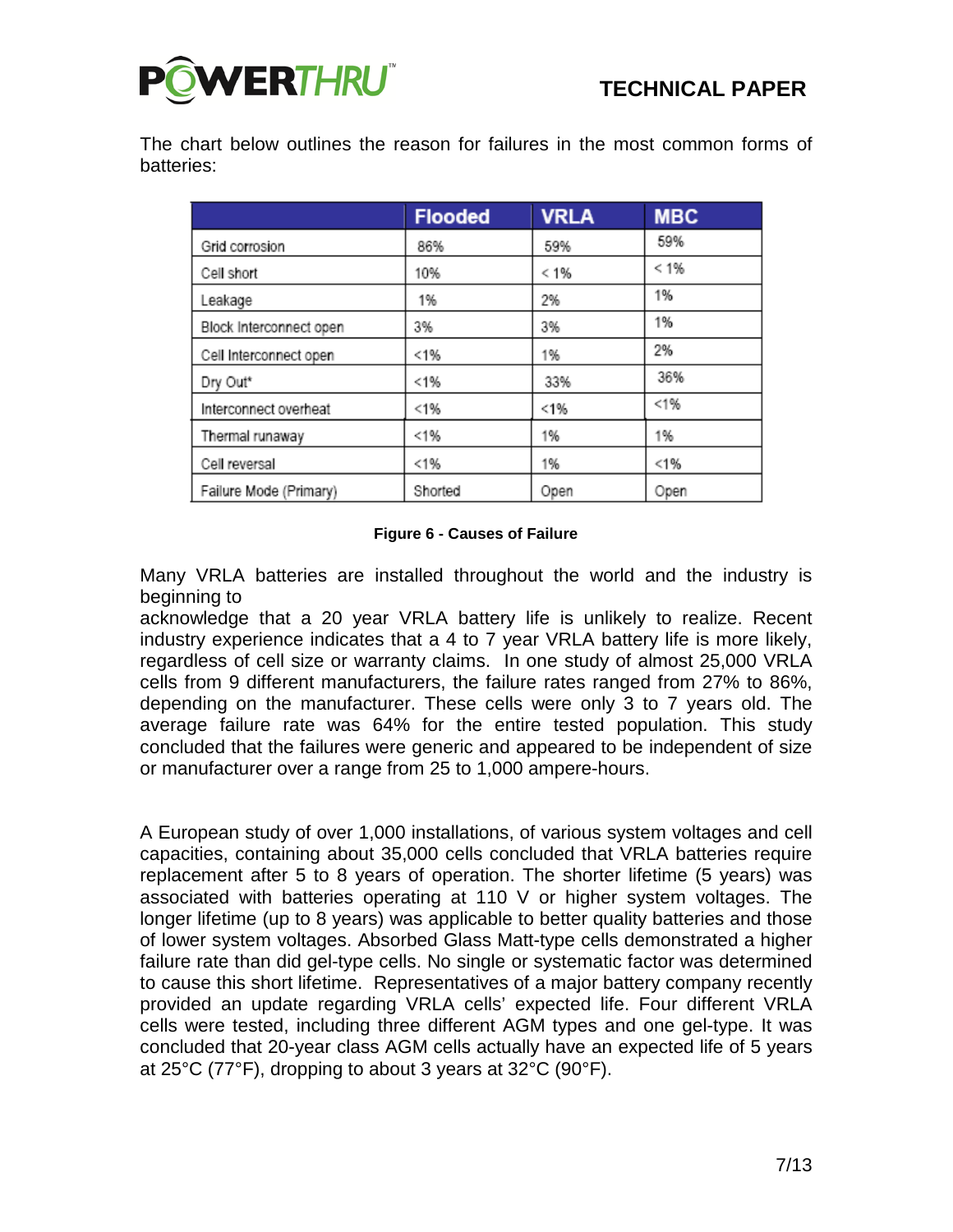

In summary, VRLA batteries can have a shorter than-advertised life and some manufacturers have acknowledged this limitation. With each generation, VRLA batteries will likely continue to improve. However, their greatest strengths that make them so popular for use are also their greatest weaknesses in terms of the user's ability to identify cell failures.

### **Coup-de-Fouet Detailed Description**

The initial voltage drop observed during discharge occurs because of two effects. First, the loss of the battery charger float voltage causes the battery voltage to fall to its open circuit voltage, or lower; the amount of voltage drop depends on the discharge rate. Second, an additional temporary voltage dip might be also observed in which the battery voltage initially falls to some minimum level, followed by a slow recovery to a slightly higher voltage during the first few minutes of discharge. This initial voltage dip is referred to as the *coup-de-fouet*  and its effect is primarily observed on stationary lead-acid batteries that have been maintained on a long-term float charge.



**Figure 7 - Coup de Fouet - Typical Cell Voltage Dip at Beginning of Discharge**

The coup-de-fouet primarily occurs with batteries on long term float for the following reason:

- The float charge process maintains the positive plates in a nearly fully charged condition, in which the active material is all lead dioxide, PbO2, with very little lead sulfate, PbSO4, present under ideal conditions. During discharge, lead dioxide is converted to lead sulfate. However, the chemical reaction is better facilitated when a lead dioxide molecule is located adjacent to a lead sulfate molecule. **In other words, the chemical reaction process improves in efficiency as lead sulfatesites are generated**. During the initial moments of discharge, the chemical reaction is slightly less efficient, **with the result that the voltage can dip to a lower than expected value** and slowly recover from this voltage dip during the first few minutes of discharge as these lead sulfate sites are created.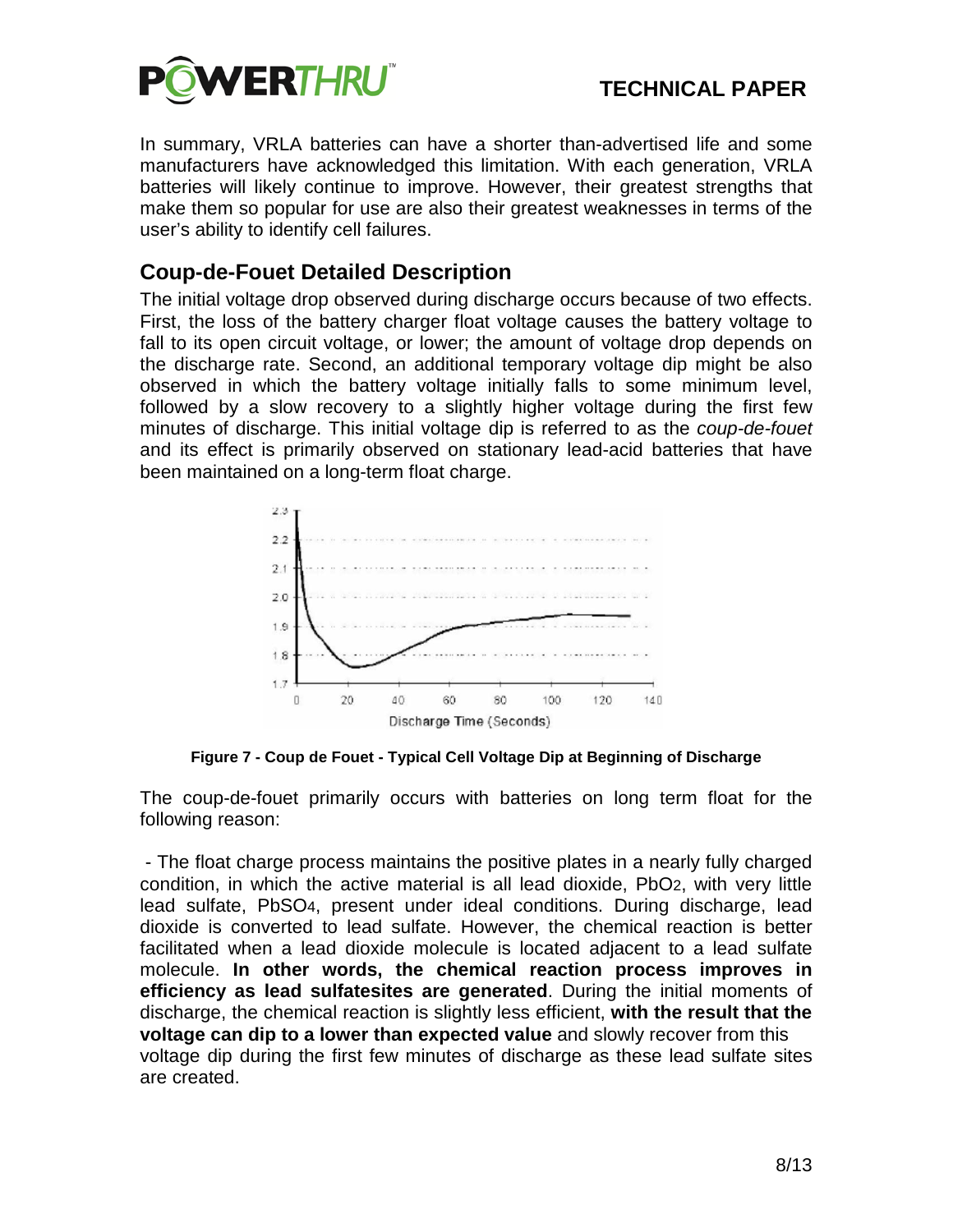

The coup-de-fouet effect can limit the high-rate discharge capability of a particular cell design. Some users have been caught by surprise during the first minute of a high-rate discharge. In the 1980s, some UPS users experienced a high rate discharge on their system in which battery voltage would fall below the low-voltage cutout of the UPS during the first minute of discharge. After resetting the low-voltage trip, the UPS would perform normally without again actuating its low-voltage trip. After further investigation, it was discovered that the coup-defouet dip during the first discharge had fallen low enough to trip the low-voltage trip, in so doing, enough lead sulfate sites had been established that the subsequent battery discharge at the same rate would not experience as low of a dip. Some battery manufacturers were forced to de-rate their cell ratings to account for this effect.

### **Quantifying Battery Lifetime**

Estimating battery lifetime is an entire topic in itself however, It is clear that battery life is affected by many parameters and it is possible to control most of these with careful design. One of the comments which has been banded about is that "Batteries don't fail, they are murdered!" , by this they mean that batteries are slowly cooked and overcharged due to the fact that they need a temperature controlled environment and careful setting of the charge parameters and a small number of discharges to even approach their design life. **Batteries are considered to be dead when their capacity drops to 80% of their original design.**

From the complete list of factors which can affect battery life it is clear that a number of contributors stand out:

1. Temperature – The ambient temperature of the cells is a major factor in the lifetime of any battery system. The chart below defines the reduction in lifetime through operating at elevated temperatures. This also has an effect on the ideal float voltage which needs to be controlled based on the ambient temperature to prevent over or under charging which can also lead to a reduction in lifetime.



**Figure 8 Lifetime Chart (Temperature)**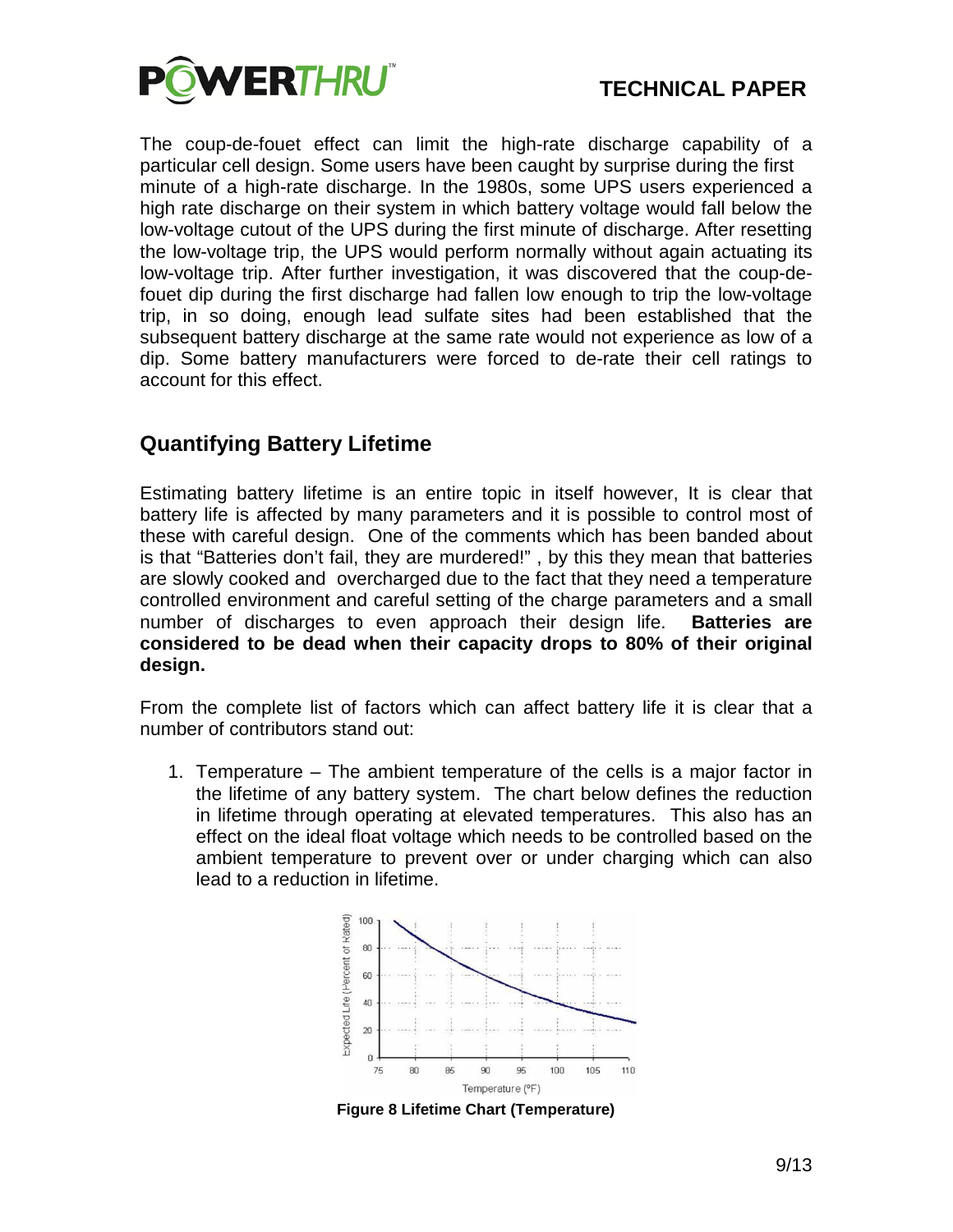

- 2. Age Cells will degrade with age, VRLA batteries are much more susceptible to age because they trade off lower maintenance for lifetime. Factors which occur with age include corrosion of the plates, drying out and sludge build up from flaking which can short out plates.
- 3. Number and Depth of Cycles, just using batteries caused them to age. This can be quantified and is shown in the chart below. This chart clearly shows that if the number of discharges and the depth of these discharges can be kept to a minimum then the life of the battery will be extended.



**Figure 9 - Battery Lifetime (Cycles – Measured Data)**

This study was based on a good quality VRLA cell however, some cells are sold with a guarantee of only 100 full discharges over their lifetime and as such, following the same characteristics, the total number of cycles at 20% depth of discharge would be reduced to only 260 cycles.

4. Additional factors which are specific to large banks of cells typically used in UPS systems are overcharging due to a single cell shorting with leads to overcharging of the other cells. Loss of a string due to one cell failing and effectively taking the others out of service. Corrosion due to the corrosive environment the batteries are operating in.

### **Relating Battery Life to UPS Systems:**

The biggest challenge for the operators of UPS systems is to ensure that the life of their batteries is extended as much as possible. They can do this by operating the batteries in a temperature controlled environment and this will offer a significant increase in lifetime so long as the number of discharges is relatively small. Further gains can be made by installing a battery monitoring system and performing regular maintenance to change out older cells which may be failing and damaging to good cells within the string.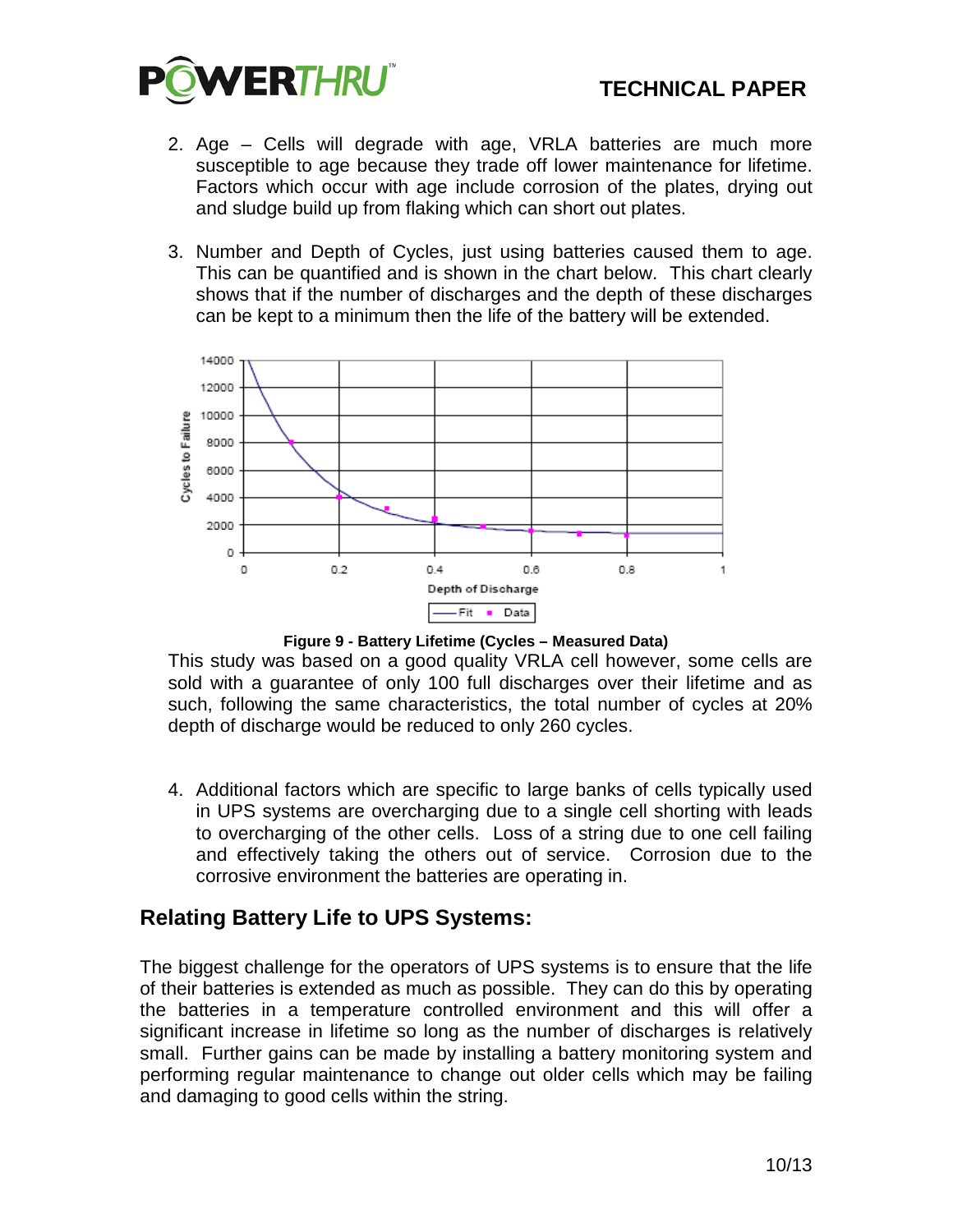

If we relate all this information to the real world, using a power quality study that was performed across the United States, we can expect to receive on average 1 (10 in the worst locations) complete outage every month and 90 (2700+ in worst areas) short transients and or voltage sag/transient events which will lead to a short discharge from the batteries. In the average case we would see the VRLA batteries needing to be changed out approximately every 8 years, so in this case the batteries would have already been changed out due to other forms of degradation. However, if we look at the worst case we see that the batteries would need to be changed at 2 year intervals well before their design life (Data based on a VRLA battery guaranteed for 1400 cycles). There are also additional factors such as the quality of the batteries installed, if we were to look at the same cases from a battery guaranteed for 100 complete discharges we see that in the average case we would need to change out the batteries every year.

### **So What is killing Batteries?**

The data has shown us that so long as we control the temperature in our battery room, perform regular maintenance on our cells and install a quality battery in the first place, we should see our batteries last the design life of 5 years (VRLA) 15 years (Flooded), so why do some battery banks need to be changed out so often even when these sensible measures are taken?

The answer is also provided by the power quality report performed across the United States, which states **"50 % or more of the recorded power quality events were generated within the building"** this is a significant finding and also has implications on the design of UPS systems.

The number of external grid disturbances on the average system totals approx 90 per month of which half will lead to some sort of discharge from the batteries and 1 will lead to a full discharge. We have shown already that this number of discharges is not significant enough to affect their lifetime because the depth of discharge is relatively short. However, many industrial applications for UPS system and industries such as Hospitals and Broadcasting stations are regularly switching on loads approaching the full capacity of the UPS system, this has different effects depending upon the type of UPS employed, typically an expensive UPS with an IGBT front end will compensate very quickly for the sag in DC link voltage and the batteries are unlikely to see the disturbance, older designs and cheaper UPS systems typically have an SCR front end which will sag the voltage every time a large load is applied to the point whereby the batteries discharge to support the load.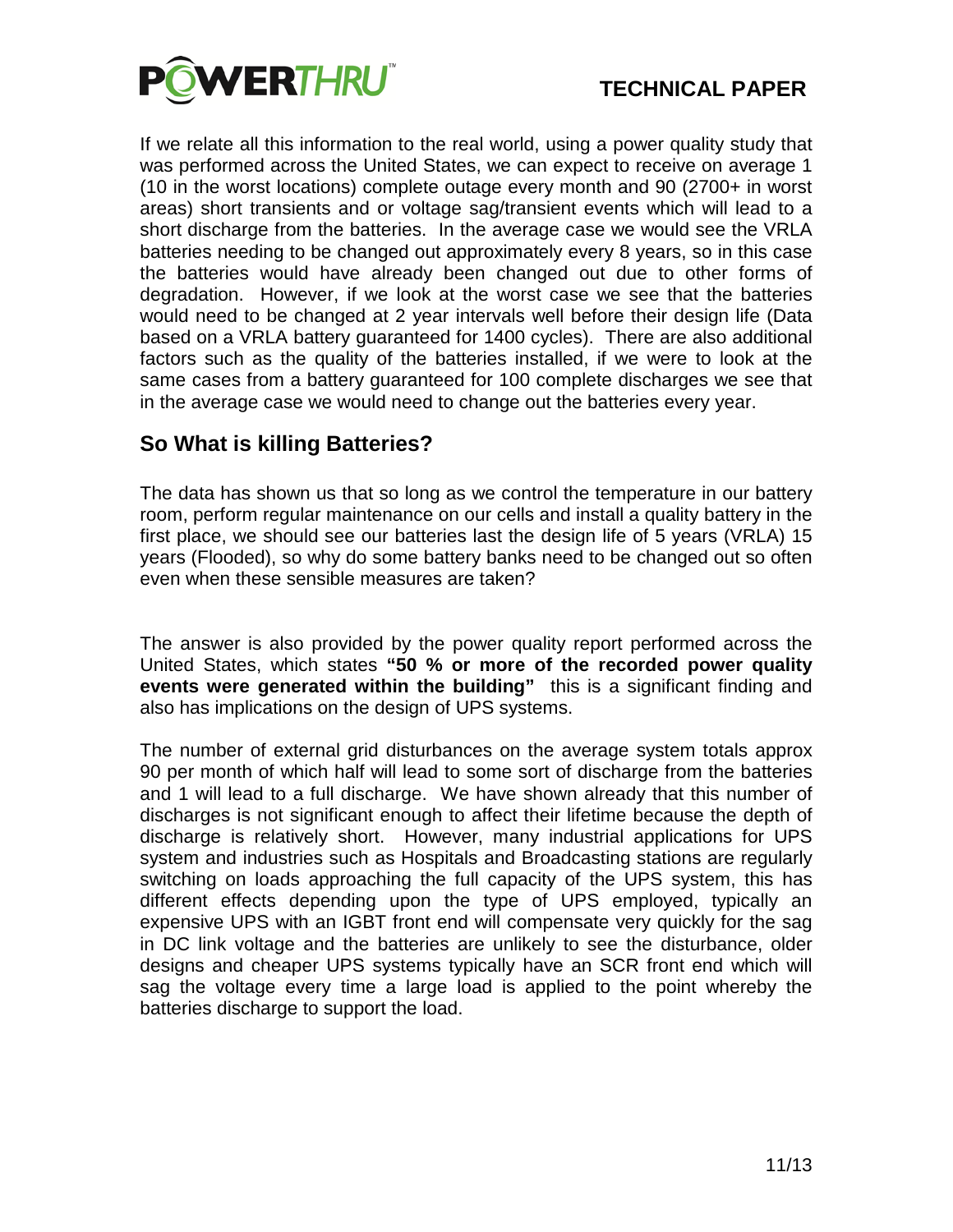

So let's do the Math:

A large load in a hospital such as imaging equipment is switched on 10 times a day and each time the DC bus voltage within the UPS dips low enough to call on the batteries to support the load.

That is 70 discharges a week (3640 discharges a year + 45 grid side disturbances), even if our batteries are well maintained and in an air conditioned environment, they are unlikely to last more than 3 years!!

#### **How can the flywheel help?**

Flywheel energy storage systems offer a cleaver alternative to batteries in a number of ways, their performance is unaffected by elevated temperatures, their life is not adversely affect by numerous cycles and they are essentially maintenance free.

Using a flywheel solution in place of batteries can have considerable savings, the air conditioning can be eliminated, lifetime is drastically improved and maintenance costs are all but eliminated.

The initial higher cost of flywheel systems makes them ideally suited to applications whereby there are numerous disturbances from the grid or where load side disturbances are common.

Flywheel systems are often employed in parallel with battery systems whereby they are used to support the large number of small dips and the batteries offer redundancy for the rare occasions whereby the backup generator doesn't start.

Let's do the Math:

If we take the example we looked at earlier whereby the hospital had a UPS with batteries and installed a flywheel onto the DC bus of the system. We could set it up so that all the small load and grid side disturbances are taken by the flywheel and the batteries are only called up in the rare cased when the generator doesn't start. (Note: If a generator is not installed, the batteries will only be called upon for outages generally over 20 seconds in duration with totals on average once a month)

The 3685 discharges a year, will now be taken by the flywheel system and the life of the battery will be extended by 3 to 4 years. Further cost savings can be made if a generator is installed because the batteries and the air conditioning can be completely eliminated.